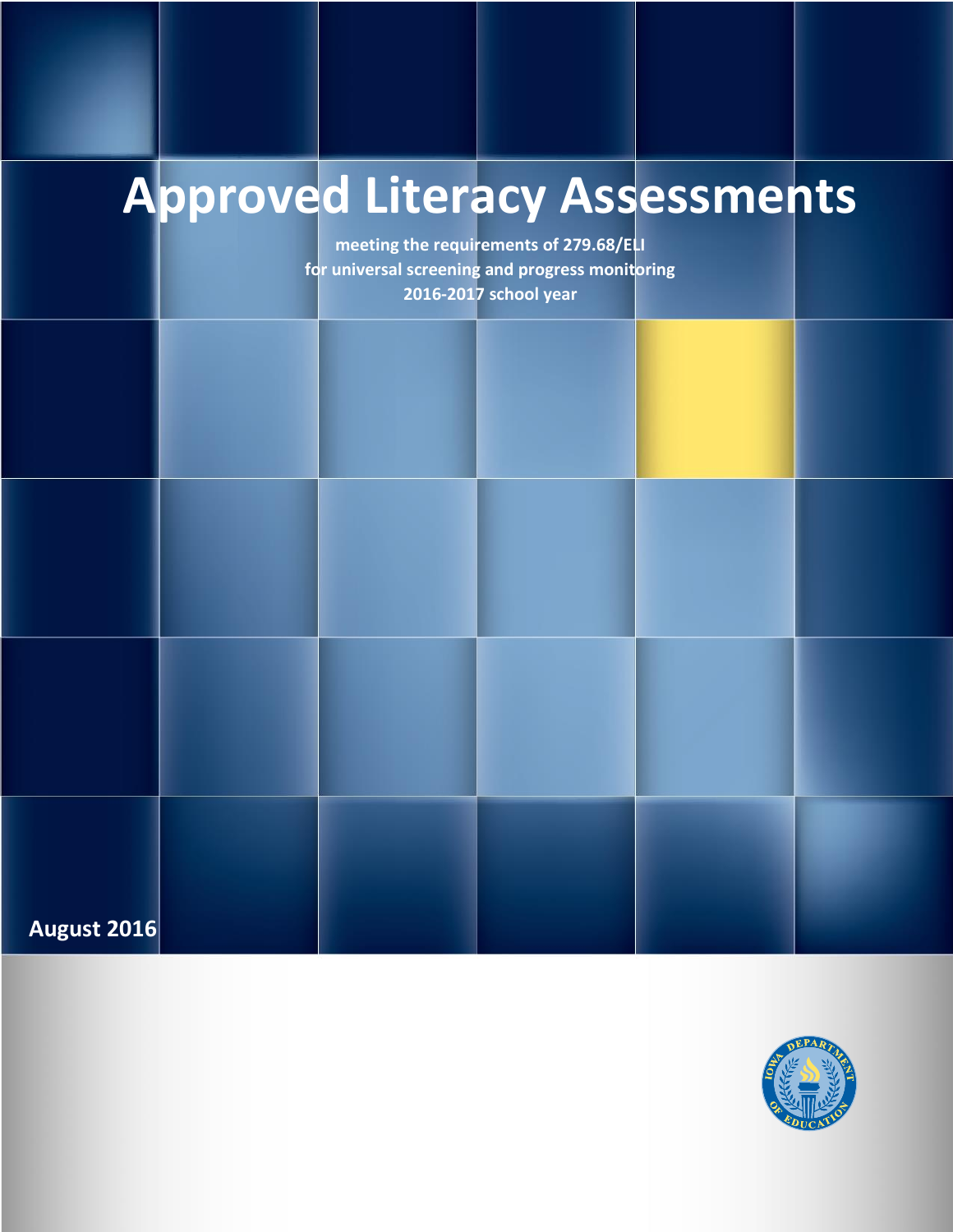#### **Overview**

This document contains information about assessments approved for use as universal screening and/or progress monitoring measures to meet the requirements of 279.68/ELI.

#### **Background**

In the winter of the 2012-2013 school year the Department requested and reviewed information and Proposals for a statewide universal screener (US) and progress monitoring (PM) assessment system for preschool through 6th grade literacy. There were two outcomes from this process. First, the Department reviewed all submitted assessments, and identified the Formative Assessment System for Teachers (FAST) and the Individual Growth & Development Indicators (IGDIs) as approved assessments to be purchased and supported across the state for all schools interested in participating in an early warning system for literacy to support implementation of a Multi-Tiered System of Supports (MTSS). Second, the results of the reviews were published to inform users of the relevant technical qualities of other literacy measures that might be used in local schools as they made selections for their own universal screening and progress monitoring measures.

Legislation funded at the end of the 2013 legislative session caused the Department of Education to revisit these reviews in early 2014 for the purposes of setting minimum standards for assessments approved for use in universal screening and progress monitoring of K-3 literacy as required by Iowa Code section 279.68 (review information for grades 4-6 is included to provide continuity). Each subsequent year the Department has requested information from vendors to update the list of assessments approved to meet requirements of Iowa Code section 279.68. This document represents the updated approved list for the 2016-2017 year with additional measures meeting the established 2016-2017 criteria added. The criteria used for the current evaluation are provided in the appendix.

Each submitted assessment was evaluated separately at each grade level and at for each purpose (i.e., universal screening and progress monitoring) for which information was submitted. To be approved at a grade level, the measure needed to meet all criteria for the assessment purpose as well as two general technical adequacy criteria.

Check marks indicate where an assessment met the minimum requirements. Assessments marked with an asterisk (\*) have ambiguous, incomplete, or no established benchmarks at one or more screening window (i.e., fall, winter, and spring). These assessments may not be adopted without consultation with Iowa Department of Education staff to clarify the benchmarks to be used.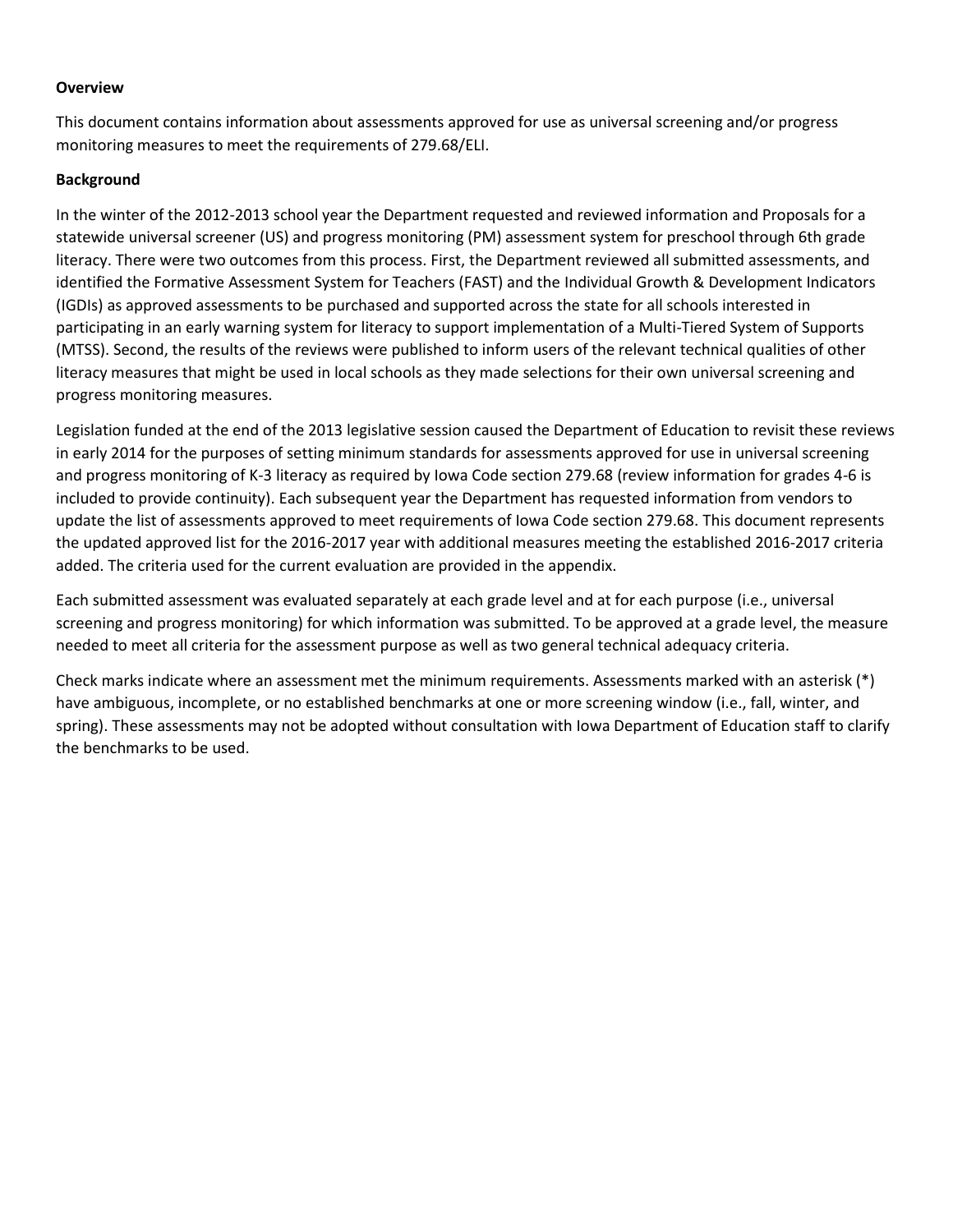| 2016-2017                                               | <b>Universal Screening</b> |   |                |   |   |   |   | <b>Progress Monitoring</b> |   |   |              |   |   |   |   | <b>Additional Information</b> |                              |                                |                                      |
|---------------------------------------------------------|----------------------------|---|----------------|---|---|---|---|----------------------------|---|---|--------------|---|---|---|---|-------------------------------|------------------------------|--------------------------------|--------------------------------------|
| <b>State Supported Assessments</b>                      | К                          | 1 | $\overline{2}$ | 3 | 4 | 5 | 6 |                            | K | 1 | $\mathbf{2}$ | 3 | 4 | 5 | 6 | Approx.<br>Admin.<br>(min.)   | Time to<br>Access to<br>Data | Training<br>Required<br>(days) | Seasonal<br>Benchmarks<br>Available? |
| FAST Adaptive Reading (aReading)                        |                            |   |                | ✓ | ✓ |   |   |                            |   |   |              |   |   |   |   | $6 - 20$                      | Instant                      | 0.5                            | Yes                                  |
| FAST CBMreading (CBMR)                                  |                            |   |                | ✓ | ✓ |   |   |                            |   |   | ✓            | ✓ | ✓ |   |   | $1 - 3$                       | Instant                      | 0.5                            | Yes                                  |
| FAST earlyReading 1st Composite                         |                            |   |                |   |   |   |   |                            |   |   |              |   |   |   |   | $3 - 5$                       | Instant                      | 0.5                            | Yes                                  |
| FAST earlyReading K Composite                           |                            |   |                |   |   |   |   |                            |   |   |              |   |   |   |   | $5 - 7$                       | Instant                      | 0.5                            | Yes                                  |
| FAST earlyReading Decodable Words                       |                            |   |                |   |   |   |   |                            |   |   |              |   |   |   |   | $1-3$                         | Instant                      | 0.5                            | Yes                                  |
| FAST earlyReading Letter Naming                         |                            |   |                |   |   |   |   |                            |   |   |              |   |   |   |   | $1 - 3$                       | Instant                      | 0.5                            | Yes                                  |
| FAST earlyReading Letter Sounds                         |                            |   |                |   |   |   |   |                            |   |   |              |   |   |   |   | $1 - 3$                       | Instant                      | 0.5                            | Yes                                  |
| FAST earlyReading Nonsense Words                        |                            |   |                |   |   |   |   |                            |   | ✓ |              |   |   |   |   | $1-3$                         | Instant                      | 0.5                            | Yes                                  |
| FAST earlyReading Onset Sounds                          |                            |   |                |   |   |   |   |                            |   |   |              |   |   |   |   | $1 - 3$                       | Instant                      | 0.5                            | Yes                                  |
| FAST early Reading Sight Words 150                      |                            |   |                |   |   |   |   |                            |   |   |              |   |   |   |   | $1-3$                         | Instant                      | 0.5                            | Yes                                  |
| FAST earlyReading Word Blending                         |                            |   |                |   |   |   |   |                            |   |   |              |   |   |   |   | $1 - 3$                       | Instant                      | 0.5                            | Yes                                  |
| FAST earlyReading Word Segmenting                       |                            |   |                |   |   |   |   |                            |   |   |              |   |   |   |   | $1-3$                         | Instant                      | 0.5                            | Yes                                  |
| <b>Additional Approved Assessments</b>                  | <b>Universal Screening</b> |   |                |   |   |   |   | <b>Progress Monitoring</b> |   |   |              |   |   |   |   | <b>Additional Information</b> |                              |                                |                                      |
| AIMSweb - Letter Sound Fluency                          |                            |   |                |   |   |   |   |                            |   |   |              |   |   |   |   | $\mathbf{1}$                  | Instant                      | 0                              | Yes                                  |
| AIMSweb - Letter Naming Fluency                         |                            |   |                |   |   |   |   |                            |   |   |              |   |   |   |   | $\mathbf{1}$                  | Instant                      | 0                              | Yes                                  |
| AIMSweb - Maze                                          |                            |   |                |   | ✓ |   |   |                            |   |   |              | ✓ |   |   |   | 3                             | Instant                      | 0                              | Yes                                  |
| AIMSweb - Reading CBM*                                  |                            |   |                |   |   |   |   |                            |   |   |              |   |   |   |   | 3                             | Instant                      | $\Omega$                       | No fall 1st                          |
| <b>DIBELS Next Composite</b>                            |                            |   |                |   | ✓ |   |   |                            |   |   |              |   |   |   |   | $1-6$                         | Instant                      | $1 - 2$                        | Yes                                  |
| easyCBM*                                                |                            |   |                |   | ✓ |   |   |                            |   |   |              | ✓ | ✓ |   |   | 45-60                         | Same Day                     | $\mathbf{1}$                   | Multiple                             |
| Edcheckup Maze Reading Passages*                        |                            |   |                |   |   |   |   |                            |   |   |              |   |   |   |   | 3                             | Instant                      | 0.5                            | Multiple                             |
| Edcheckup Standard Reading Passages*                    |                            |   |                |   |   |   |   |                            |   |   |              |   |   |   |   | $3-5$                         | Instant                      | 0.5                            | Multiple                             |
| Gates MacGinitie Reading Tests, 4th Edition*            |                            |   |                |   |   |   |   |                            |   |   |              |   |   |   |   | 75-100                        | >5 Days                      | 0                              | Same F, W, S                         |
| i-Ready Diagnostic                                      |                            |   |                |   | ✓ |   |   |                            |   |   |              |   |   |   |   | 25-46                         | Instant                      | 0.5                            | Yes                                  |
| i-Ready Growth Monitoring                               |                            |   |                |   |   |   |   |                            |   |   |              |   |   |   |   | $6 - 15$                      | Instant                      | 0.5                            | Yes                                  |
| mCLASS:Reading 3D Text, Reading, and Comprehension*     |                            |   |                |   |   |   |   |                            |   |   |              |   |   |   |   | $5 - 8$                       | Instant                      | $1 - 2$                        | Unclear                              |
| Observation Survey of Early Lit. Achievement            |                            |   |                |   |   |   |   |                            |   |   |              |   |   |   |   | >15                           | Same Day                     | $\overline{2}$                 | Yes                                  |
| Phonological Awareness and Lit. Screening (PALS 1-3)*   |                            |   |                |   |   |   |   |                            |   |   |              |   |   |   |   | 25                            | Instant                      | $\mathbf{1}$                   | No Winter                            |
| Phonological Awareness and Literacy Screening (PALS K)* |                            |   |                |   |   |   |   |                            |   |   |              |   |   |   |   | 30                            | Instant                      | 0.5                            | No Winter                            |
| <b>STAR Early Literacy</b>                              |                            |   |                |   |   |   |   |                            |   |   |              |   |   |   |   | 13                            | Instant                      | 0                              | Yes                                  |
| <b>STAR Reading</b>                                     |                            |   |                |   | ✓ |   |   |                            |   |   |              |   |   |   |   | 11                            | Instant                      | 0                              | Yes                                  |
| Texas Primary Reading Inventory (TPRI) *                |                            |   |                |   |   |   |   |                            |   |   |              |   |   |   |   | $1-5$                         | Same Day                     | 0.5                            | Multiple                             |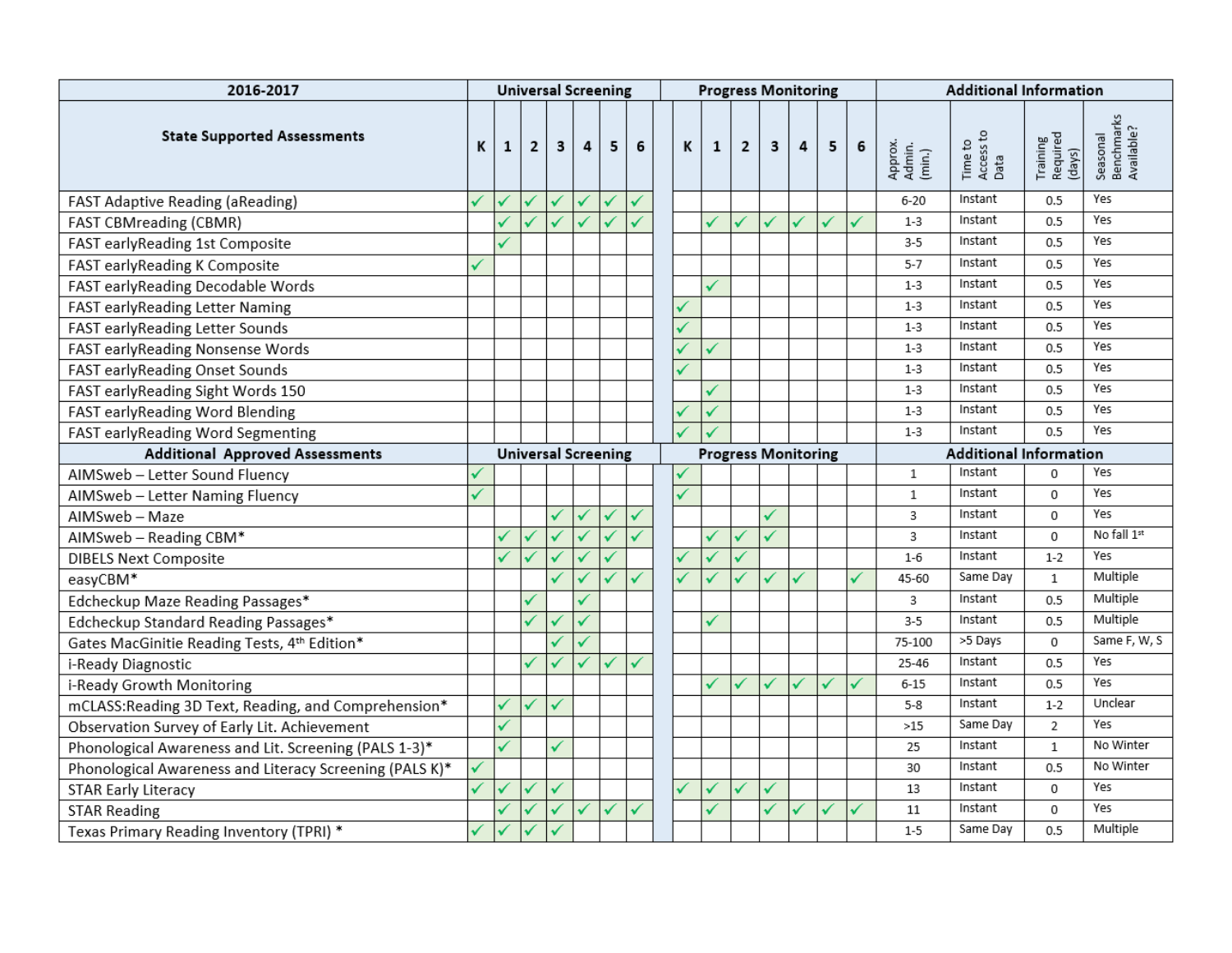# **Appendix**

The following definitions are intended to provide a general explanation of the meaning and application for each of the required statistics and/or reporting elements for early literacy assessments. The minimum and desired values from the evaluation are reported.

# **Reliability**

Reliability is a common measure of an important quality of an assessment: consistency. Common methods to describe reliability include: internal consistency (i.e., do the parts of the test work together to measure the same thing?), consistency over time (i.e., can we trust that the test will measure consistently over time?), and consistency across testers (can the test be administered and scored to get consistent results?). *Using a scale from 0.0 to 1.0, a reliability value of at least 0.70 is required.*

# **Validity**

Validity statistics are used to help understand if the test results will allow users to make appropriate decisions. Many things can go into this understanding. For example, we ask how well the test results compare to another known measure of reading (this is called criterion validity). A universal screening or progress monitoring test that compares favorably with another measure of reading increases the confidence that the results of the screening test are related to the student's reading ability and that our decisions about that student's skills are accurate. *Using a scale from 0.0 to 1.0, a validity coefficient of at least 0.30 was required.*

# **Area Under the Curve (AUC)**

Area under the curve (or AUC) is a statistical calculation that represents the relative value of a test for accurately classifying outcomes. The closer to 1.0 the AUC value, the better the test at predicting student success. A test with an AUC value of 0.50 predicts at the same rate as chance – in other words, the test is no better than flipping a coin. *Using a scale from 0.0 to 1.0, an AUC value of at least .70 is required.*

# **Sensitivity/Specificity**

Sensitivity and Specificity are statistics that represent the ability of the test to correctly identify students. Sensitivity represents the ability of the test to correctly identify the positive cases (students predicted on track for success). Specificity represents the ability of the test to correctly identify the negative cases (students predicted not on track for success). In the case of universal screening, the aim is for high sensitivity for a prediction of students on track to be successful readers. A test with a high value for sensitivity (approaching 1.0) will rarely miss identifying students who are on track to be successful readers. *Using a scale from 0.0 to 1.0, a sensitivity/specificity value of at least .70 is required.*

# **Number of Administrations per Year**

For the purposes of universal screening it is ideal that a screenings can be completed at least three times a year. This will help school adhere to the 279.68/ELI, but most importantly, enable schools to periodically check to ensure students are on track for later reading success.